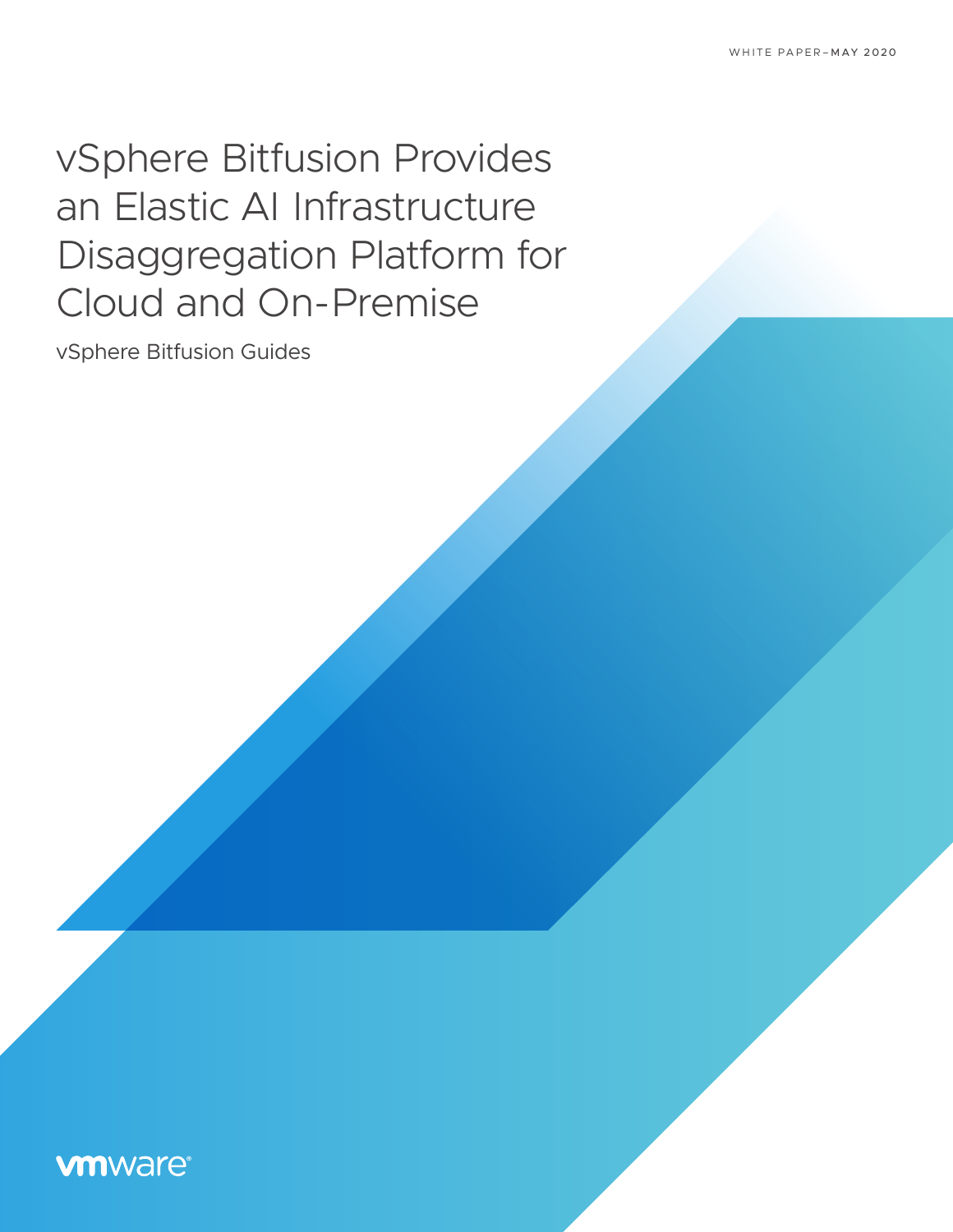### Table of Contents

| Challenge                                                                           | 3              |
|-------------------------------------------------------------------------------------|----------------|
| vSphere Bitfusion Solves the Challenge                                              | 3              |
| Bitfusion Delivers Five Dimensions of Innovation                                    | 3              |
| Bitfusion Is Compatible with Any Environment                                        | 3              |
| <b>Bitfusion Employs Efficient Runtime Optimizations</b>                            | $\overline{4}$ |
| Bitfusion Offers Reduced TCO and Increased Utilization of Expensive<br>Accelerators | 5              |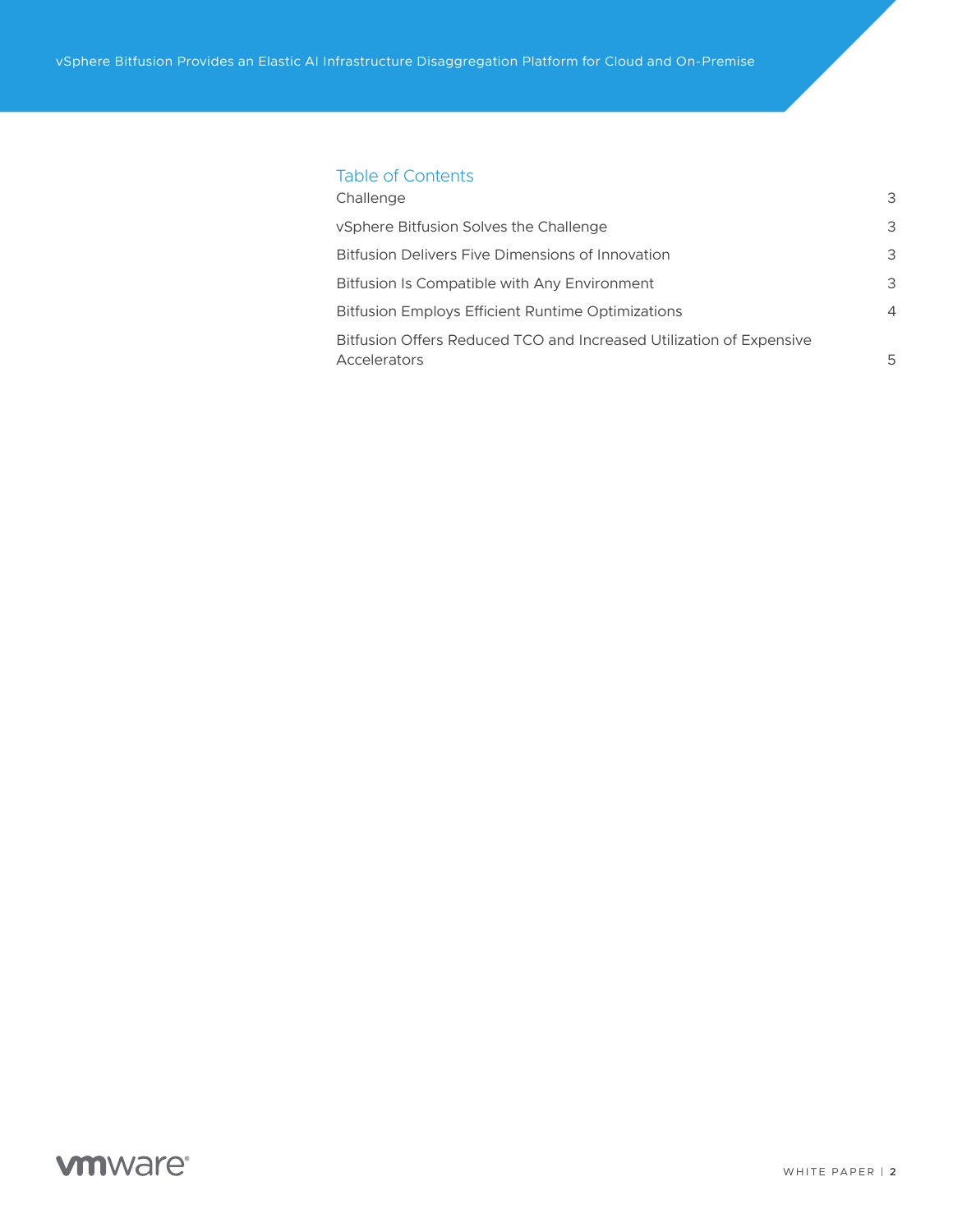<span id="page-2-0"></span>

#### CONNECT ANYWHERE

vSphere Bitfusion connects any compute servers remotely, over Ethernet, InfiniBand, or RDMA network to GPU server pools.

#### ATTACH AND DETACH

vSphere Bitfusion attaches and detaches GPUs to workloads in realtime, offering unprecedented utilization of GPUs.

#### SLICE GPUS

vSphere Bitfusion slices GPUs into virtual GPUs of any size, allowing multiple workloads to run in parallel.

#### WORK ANYWHERE

vSphere Bitfusion runs in user-space and is proven to work in cloud, on-premises hardware, and container environments.

#### **Challenge**

Development and deployment of AI and deep learning applications require a truly elastic platform that supports experimental testing through to production. These requirements are not met well with current configuration practices and deployment models, which assume static allocations of GPUs for users or frameworks regardless of GPU utilization, performance and scalability. Typically, workday GPU utilization, even for advanced users, averages below 15%. Large-scale deployments do not share or pool GPU servers, which typically serve point and localized applications. These deployments also force non-flexible configurations of compute GPUs.

#### vSphere Bitfusion Solves the Challenge

vSphere Bitfusion is a transparent virtualization layer combining multiple GPUs and CPUs into a single elastic compute cluster to support sharing, scaling, pooling, and management of compute resources.

vSphere Bitfusion dramatically optimizes existing GPU solutions with 2-4x better utilization (which results in similar cost savings) and offers the ability to dynamically adjust compute resources from fractions of a GPU to many GPUs, with on-the-fly network-attached GPUs from remote systems.

#### vSphere Bitfusion Delivers Four Dimensions of Innovation

The four pillars of vSphere Bitfusion are remote-attach over any network, dynamic attach, partial GPU, cloud. Combined, they deliver massive TCO savings, flexibility, IT productivity, and cloud economics in Enterprise IT.

#### vSphere Bitfusion Is Compatible with Any Environment

Requiring no operating system, hardware, or code changes, vSphere Bitfusion integrates seamlessly with existing bare-metal, virtual machine (VM), or containerized applications.

"Bitfusion's innovative technology fits right in with our reconfigurable cloud computing vision, and allows us to deliver superior market value."

LEO REITER CTO NIMBIX

"It's clear that Bitfusion offers a powerful new virtualization technology to elastically manipulate compute resources, while also enabling a highly streamlined AI development experience."

BHAVESH PATEL DELL EMC (GTC, 2017)

"With MapD plus Bitfusion running on IBM Cloud, we can deliver insights in milliseconds in real time, even over the biggest datasets."

TODD MOSTAK CO-FOUNDER & CEO MAPD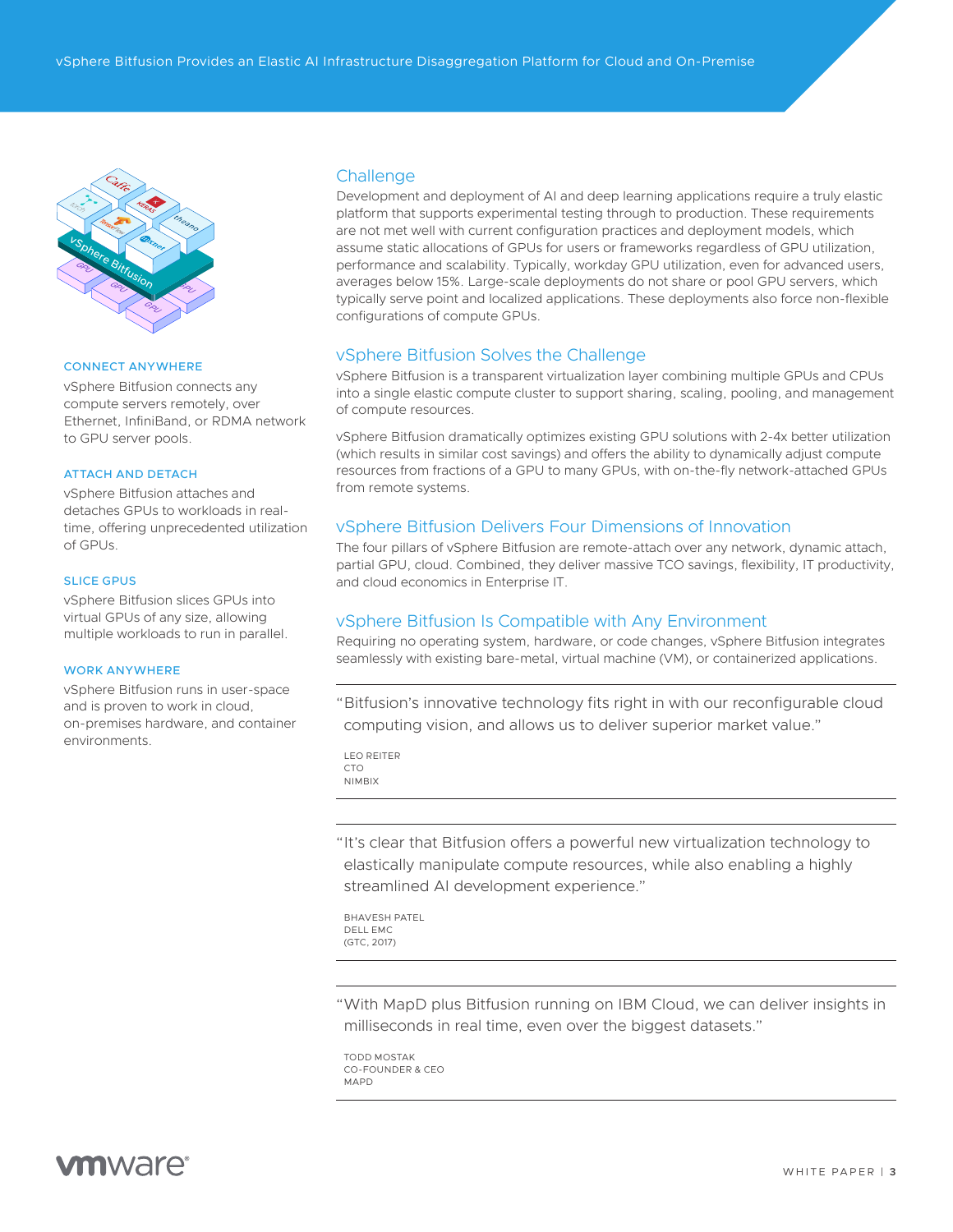<span id="page-3-0"></span>

Current Approach Suffers from Scaling and Performance Issues:

- Increased cost with denser servers
- GPU density limited by physical dimensions and thermal constraints
- Power supply limits reduce rack density
- Top-of-the-rack bottleneck, limited scalability
- Limited multi-tenancy on GPU servers (limited CPU memory per user)
- Cannot support GPU applications with high storage, CPU, memory requirements



A Hyperconverged Solution and Networkattached GPUs:

- 50% less cost per GPU by using smaller GPU servers
- Scalable to multiple GPUs servers
- 4X more AI application throughput • Supports GPU applications with high
- storage, CPU requirements • Scalable—less global traffic
- Composable—add resources as you scale

#### vSphere Bitfusion Employs Efficient Runtime Optimizations

How is this achieved? The vSphere Bitfusion virtualization layer has several runtime optimizations to automatically adapt the best combination of transports: Host CPU Copies, PCIe, Ethernet, InfiniBand, GP and RDMA to achieve superior results. In many cases, virtualized and remotely attached GPUs using vSphere Bitfusion approximate native GPU performance and efficiency across a variety of machine learning workloads.

|                    | <b>BASELINE</b> | <b>VSPHERE BITFUSION</b> | <b>MANUAL</b> |
|--------------------|-----------------|--------------------------|---------------|
| Cost/User          | $1\times$       | 0.2x                     | 0.5x          |
| Security Isolation | N/A             | Yes                      | Partial       |
| Performance QoS    | N/A             | Yes                      | No            |
| Setup Time         | N/A             | Minutes                  | Weeks         |
| Ease of Management | Simple          | Simple                   | Complex       |

- 1. Baseline: Each application requires a dedicated physical GPU
- 2.vSphere Bitfusion: Many applications run on virtual GPUs mapped to a single physical GPU
- 3.Others: Manual container-only approaches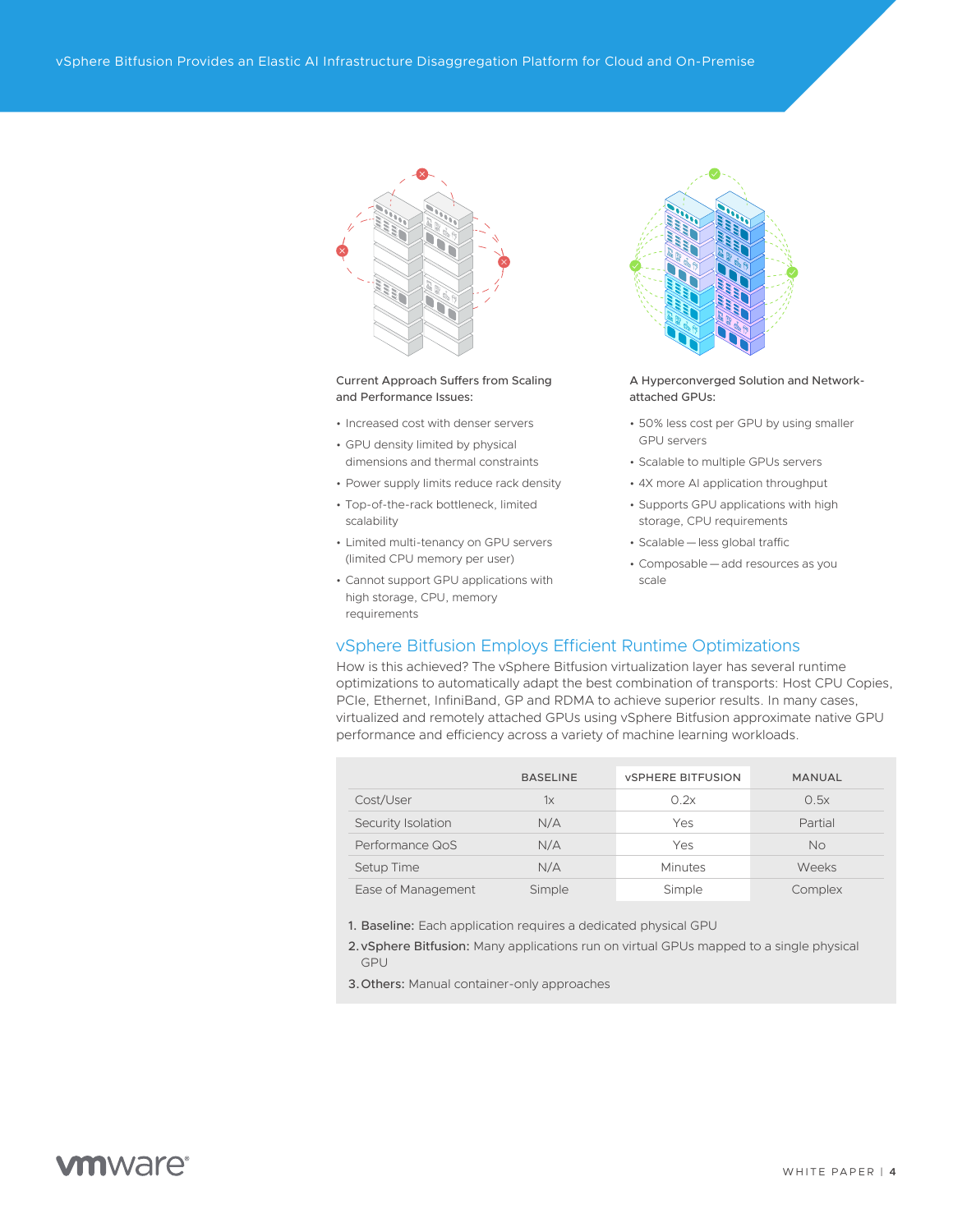### <span id="page-4-0"></span>vSphere Bitfusion Offers Reduced TCO and Increased Utilization of Expensive Accelerators

| GPU1  |      | <b>TELEVISION CONTINUES.</b> |                                      |      |     | TIL TINI II HIIII |
|-------|------|------------------------------|--------------------------------------|------|-----|-------------------|
| GPU 2 |      |                              | THE THEFT OF HELP THE HOMINICALITIES |      |     |                   |
| 8AM   | 12PM | 4PM                          | 8PM                                  | 12AM | 4AM | 8AM               |

Not only does vSphere Bitfusion allow you to attach GPUs to any machine remotely, offering reduction in total cost of ownership, it also lets you slice a single GPU into multiple virtual GPUs of any size, providing increased performance along with increased utilization due to packing more workloads to run in parallel on the same GPU.



with vSphere Bitfusion **GPUs**



vSphere Bitfusion allows you to take advantage of underutilized GPU compute cycles by allowing real-time aggregation and disaggregation of GPUs. For instance, you can keep your workloads on CPU machines most of the time and remote-attach a GPU only when the workload needs a GPU, increasing utilization of GPUs by 2-4x.

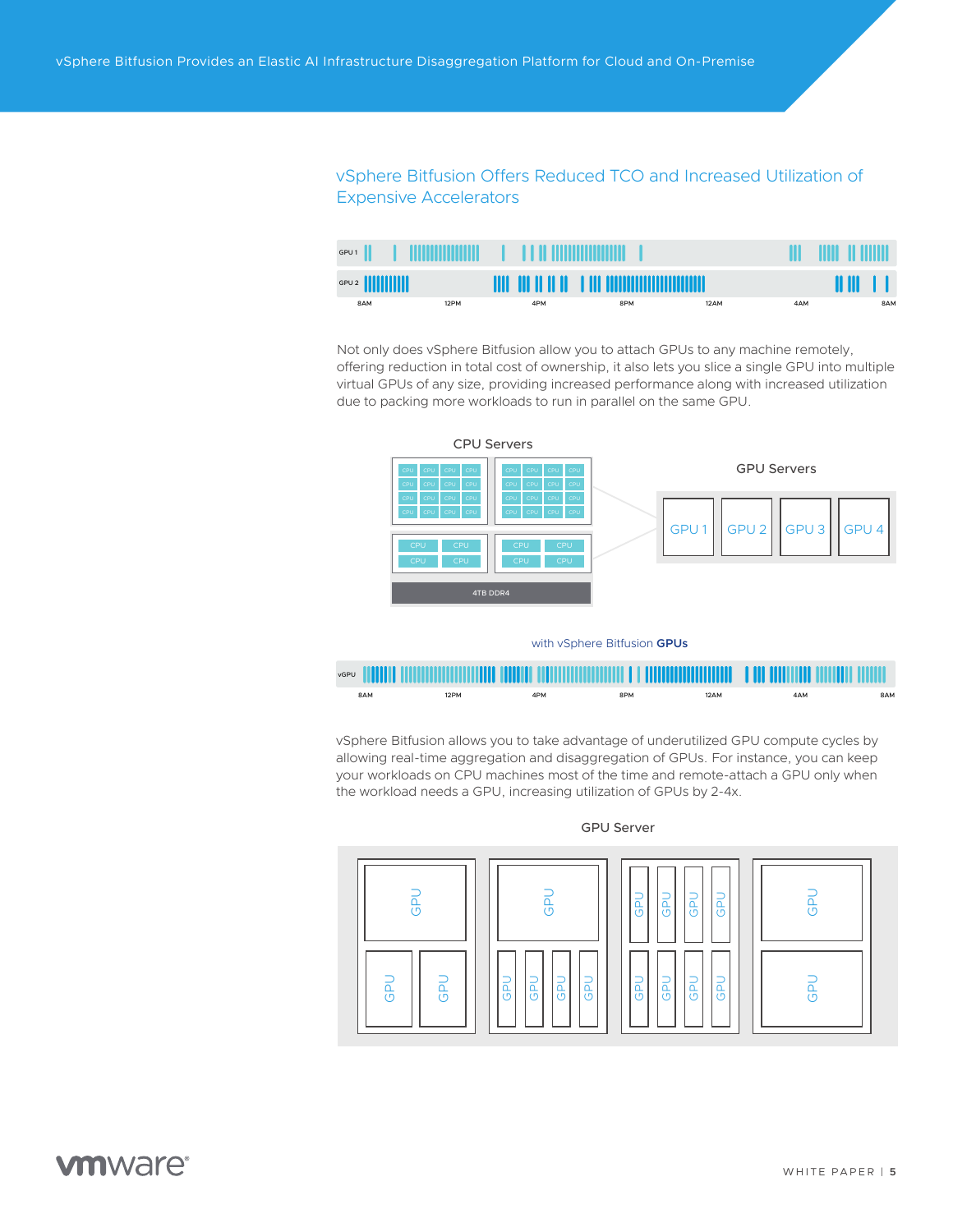vSphere Bitfusion improves the unit economics of use-cases which may not take advantage of entire nodes or GPUs, cases such as early testing and validation of machine learning algorithms. Fractional GPUs (as small as 1/20th of a GPU) can be assigned at runtime to support many more users than before on the same physical hardware. This affords fine-grained resource control without having to resort to a variety of lowerpowered devices that would increase the scope and burden of infrastructure management. vSphere Bitfusion delivers high-performance GPU instances at significantly lower cost and enables users to "right-size" spend and capacity to various stages of development and testing.

#### .................................. WITH vSPHERE BITFUSION 40 35 Throughput (Images/Sec) 30 25  $20$  $15<sup>15</sup>$  $10<sup>1</sup>$ 5  $\circ$ Eight 25% Single K80 **Two 50%** Four 25% Seven 14% **Four 50%** K8O K80 K80 K8O K8O

#### Increased Inference Performance with vSphere Bitfusion

Use Case: Partial GPUs For Inference Workloads<br>Hardware: AWS EC2 r4.xlarge, p2.8xlarge (K80 GPUs)<br>**Software**: OS Ubuntu 16.04 LTS<br>**Benchmar**k: Tensorflow 1.4.1 RNN Model<br>**GPU:** K80 Libraries: Cuda 9.0, CuDNN 7